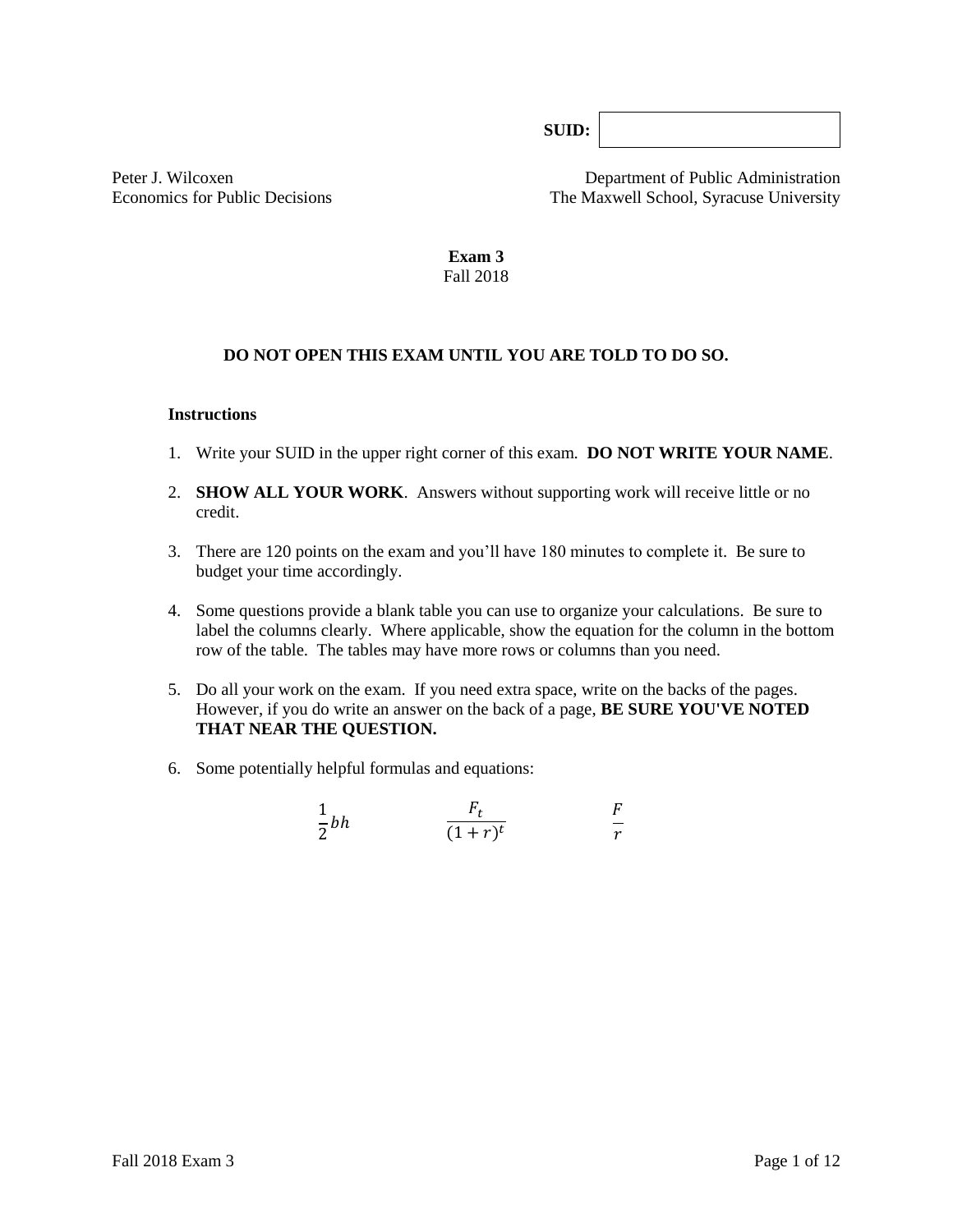## **Question 1 (15 points)**

A mid-sized city is concerned about flooding in one of its residential areas. Currently, the area experiences \$450,000 of damage each year. The city is considering two polices, L and P, to address the problem. Policy L would build a system of levees (flood barriers) that would reduce the damage. Construction would cost \$600,000 per year in years 1-5. In year 6, flood damage would be reduced to \$200,000 per year, and it would remain at that level forever. Under Policy P the city would buy up some of the houses and then build a park that would work as a retention basin during floods (a place where the water could pool without causing damage). Buying the houses would cost \$500,000 per year in years 1-5, and building the park would cost \$200,000 in years 6-10. Starting in year 11, annual damages to the residential area would drop to \$100,000.

Please determine which policy, if any, the city should adopt. You may assume that it uses an interest of 5% in present value calculations.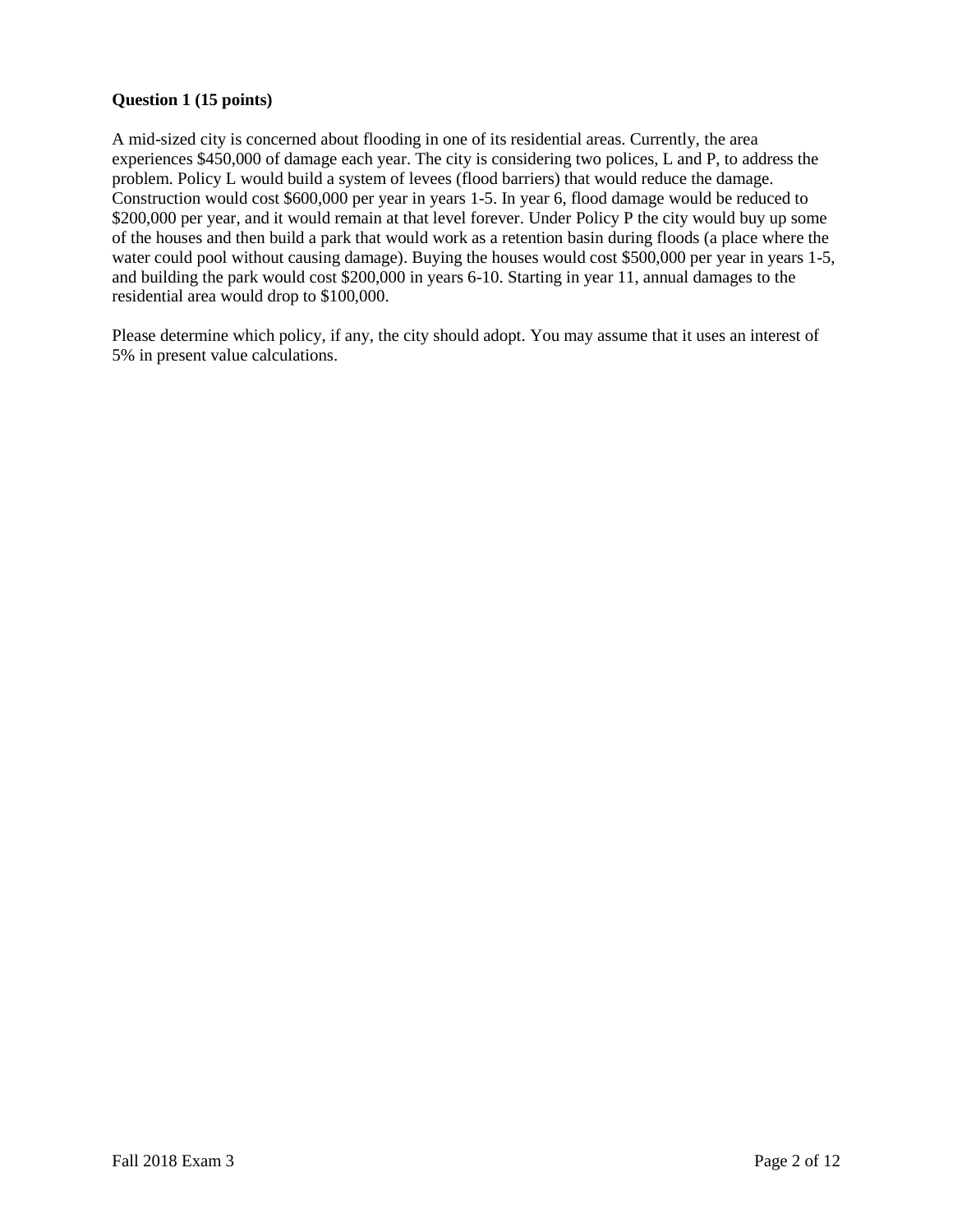### **Question 2 (15 points)**

A large government agency is considering an upgrade to its computer network. The upgrade would cost \$5 million per year for years 1-5. The \$5 million would be raised via a tax that has a deadweight loss of 0.25 dollars per dollar of revenue. The agency would begin receiving benefits in year 6, and you may assume for simplicity that they would go on forever. However, the agency is unsure about the magnitude of the benefits. There's a 60% chance they would be \$2 million per year (state H), and a 40% chance they would \$1 million per year (state L). Finally, the agency could hire a consulting firm to determine whether the benefits would be H or L before deciding whether or not to proceed. The firm's results would be available immediately and could be used as in year 0 when the agency is making its decision.

Please determine the maximum the agency would be willing to pay for the study. You may assume the consulting firm is infallible. The city use 4% (four percent) in PV calculations.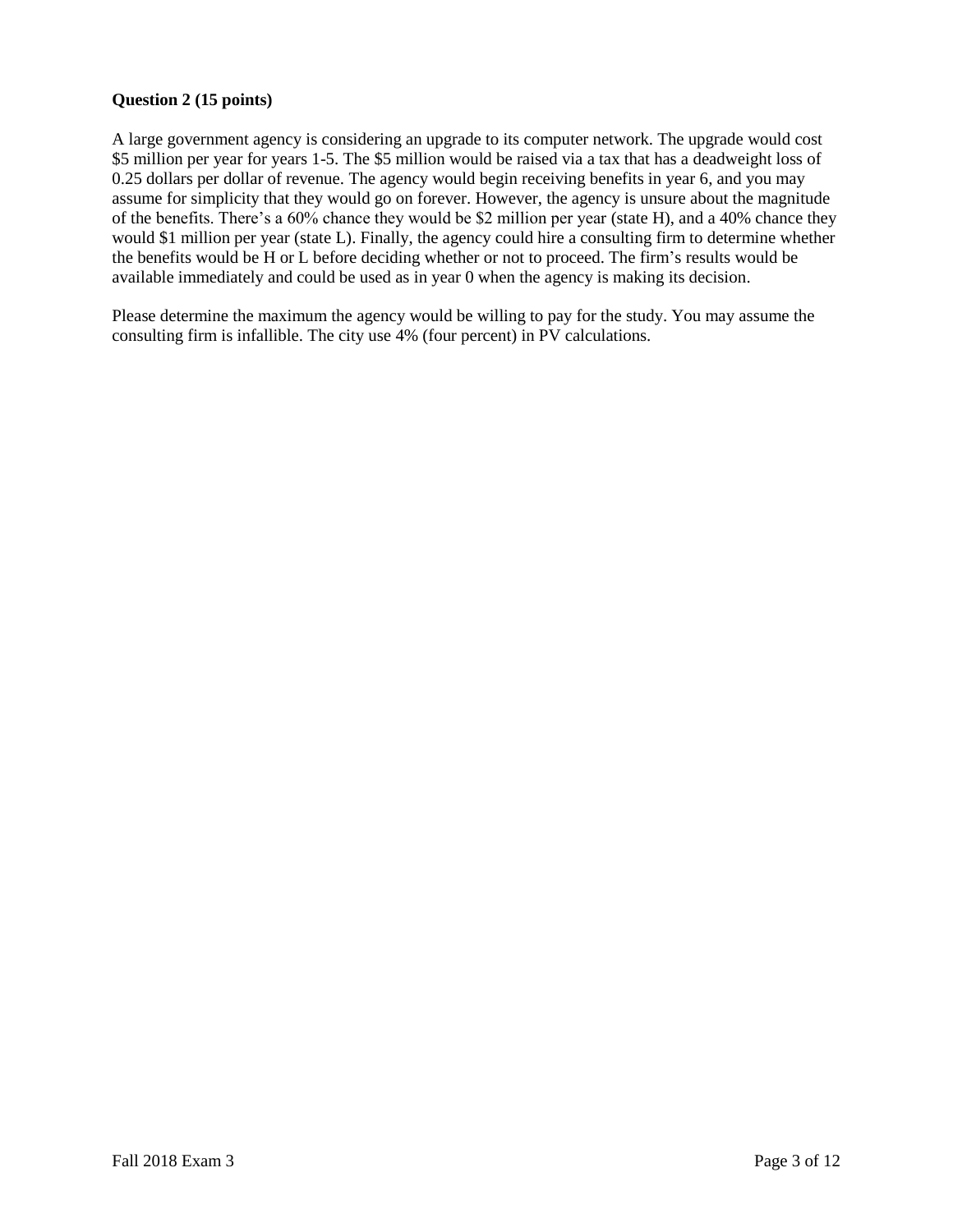### **Question 3 (15 points)**

A city is about to upgrade its street lights to save energy, and it is considering whether or not to install advanced networking infrastructure at the same time. Call the basic upgrade "B" and the version with the networking infrastructure "N". Installing B would cost \$45 million in year 0 and would produce annual benefits of \$2 million starting in year 1 and lasting forever. Installing N would cost \$60 million in year 0 and its benefits would be uncertain. There is a 75% chance it would produce the same benefits as B: \$2 million every year forever. However, there is a 25% chance that a new technology "T" would become available that would use the network infrastructure and would make the upgrade much more valuable after year 4: the benefits would be \$2 million in years 1-4 and increase to \$3 million per year starting in year 5. The city could also wait to make the decision until it sees whether technology T is developed. If it does that, the installation would occur in year 4 and benefits would begin in year 5 (\$2 million if T was not developed and \$3 million if it was).

The city uses an interest rate of 4% (four percent) in present value calculations and it chooses policies that maximize expected value. Please evaluate its options and determine what it should do.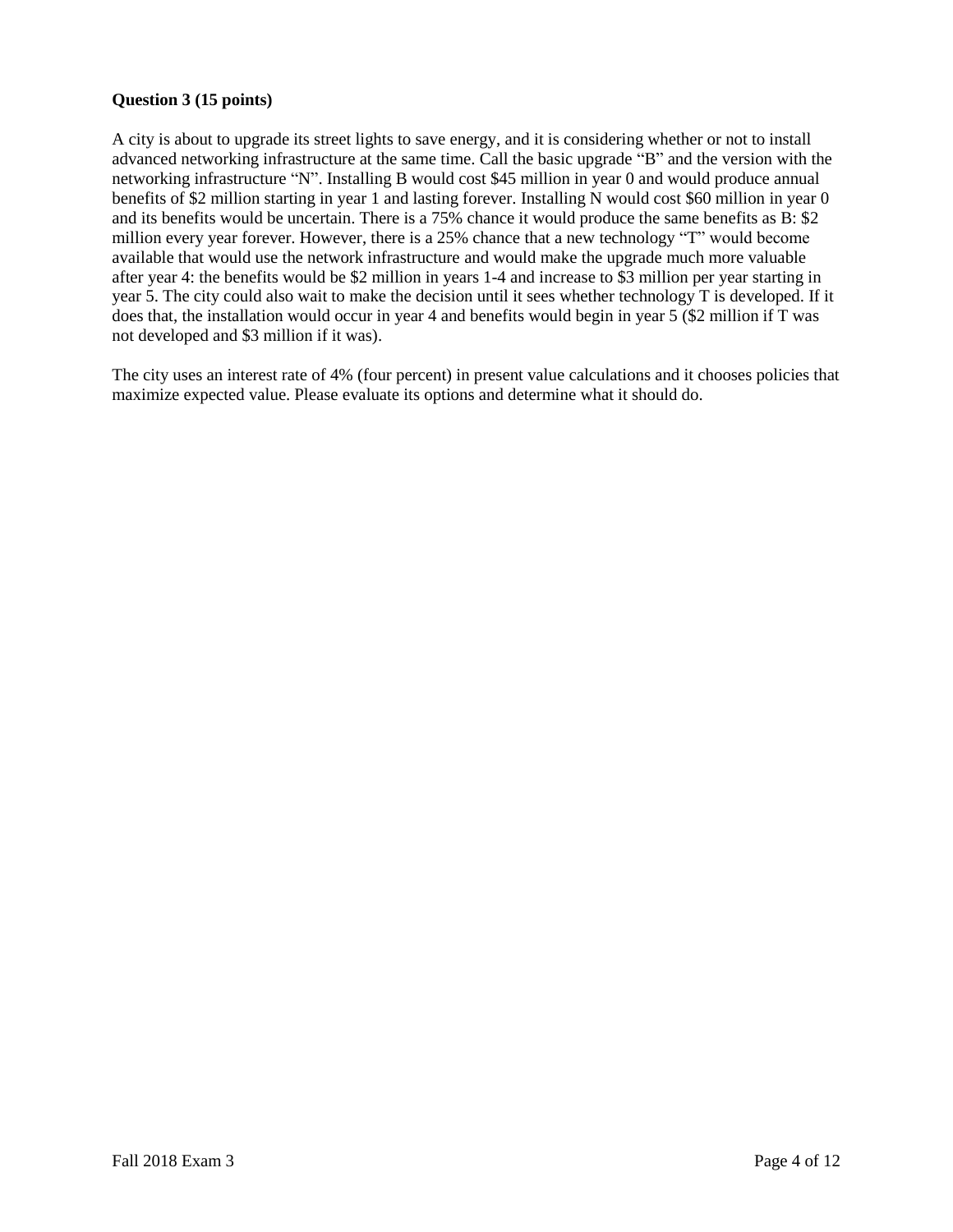## **Question 4 (15 points)**

States are sometimes called the "laboratories of democracy" because they can try out new policies at a smaller scale than the federal government. Policies that work well at the state level can then be adopted later by the federal government. This question explores that idea.

Suppose the federal government is considering a new policy that would cost \$10 billion. If the policy works well (state FW, for "federal, works well"), the benefits would be \$15 billion. However, if it works poorly (state FP, "federal, works poorly") the benefits would only be \$1 billion. A large state is also considering adopting the policy. The state is about a tenth of the country (think California) so its costs and benefits would be a tenth the size: \$1 billion to adopts the policy, \$1.5 billion of benefits if it works well at the state level (state SW), and \$100 million if it works poorly at the state level (state SP). Initially, not much is known about whether the policy will work and analysts think the probabilities are 50/50 for both jurisdictions (FW, FP, SW and SP are all 50%).

(a) 3 points. Calculate the expected value of adopting the policy at both levels and indicate whether either jurisdiction would proceed ahead.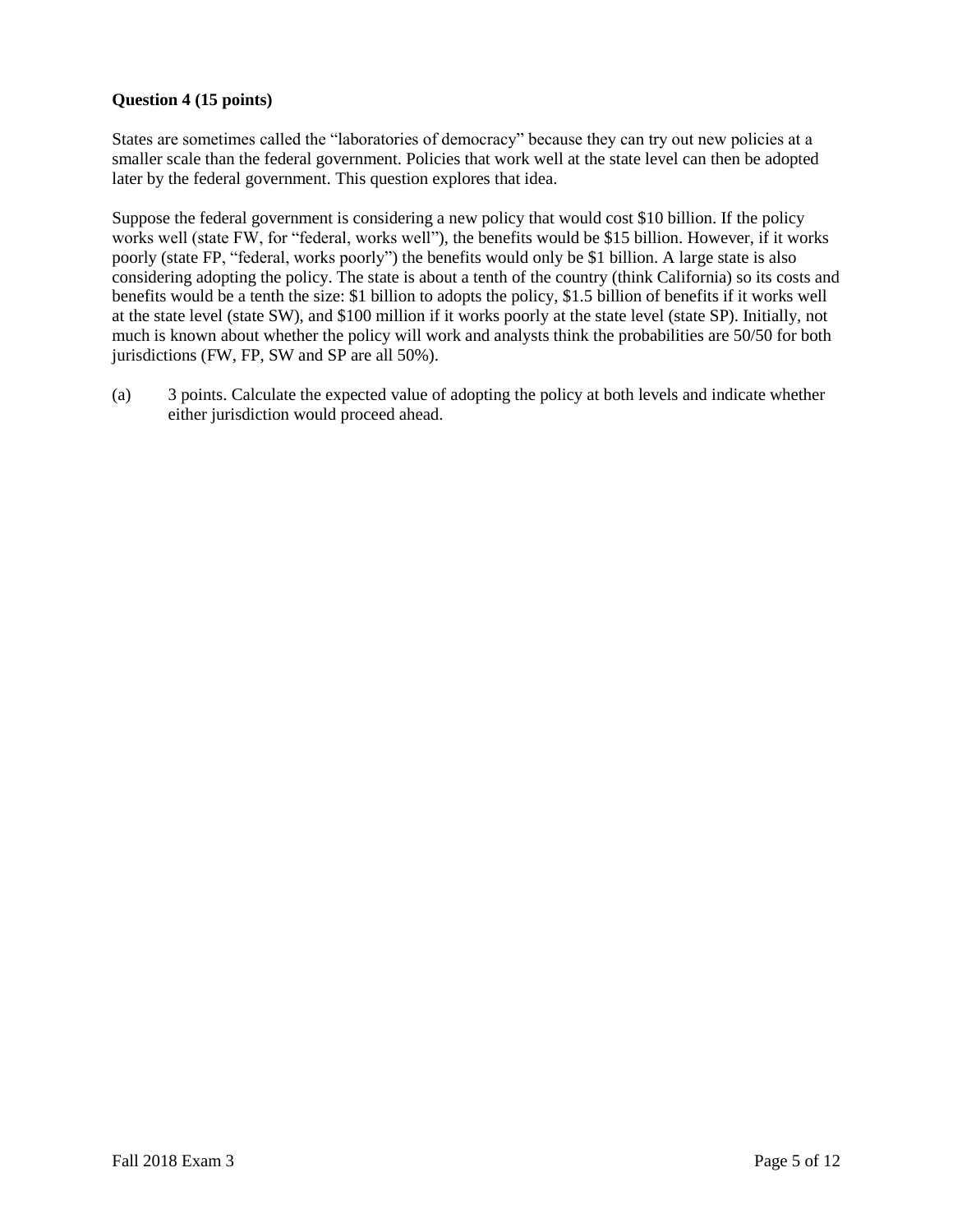## **Question 4, continued.**

Now suppose that the state could go first and its outcome (SW or SP) would provide much better information about what would happen at the federal level. In particular, suppose that if the state acts and the policy works well (SW occurs), the policy would have a 90% chance of working well at the federal level. At the same time, if it works poorly at the state level (SP occurs), it would have a 90% chance of working poorly at the federal level. Because it would provide useful information, the federal government is considering offering the state a \$300 million grant to adopt the policy.

(b) 12 points. Calculate the new expected value to the state if the federal government offers the grant. Would it adopt the policy? Then calculate the expected value to the federal government of waiting to see how the state policy performs and then deciding whether or not to go ahead with the federal version. You may assume that all of this can be done in one period so no PV calculations are needed.

Please note that the analysis of the federal policy should include the cost of the state grant. However, to keep things simple you do not need to adjust the benefits of the federal policy for any benefits received by the state: i.e., if SW happens and is then followed by FW, the federal benefit is still \$15 billion, not just the part left over after the state gets its benefit (which would be \$13.5 billion).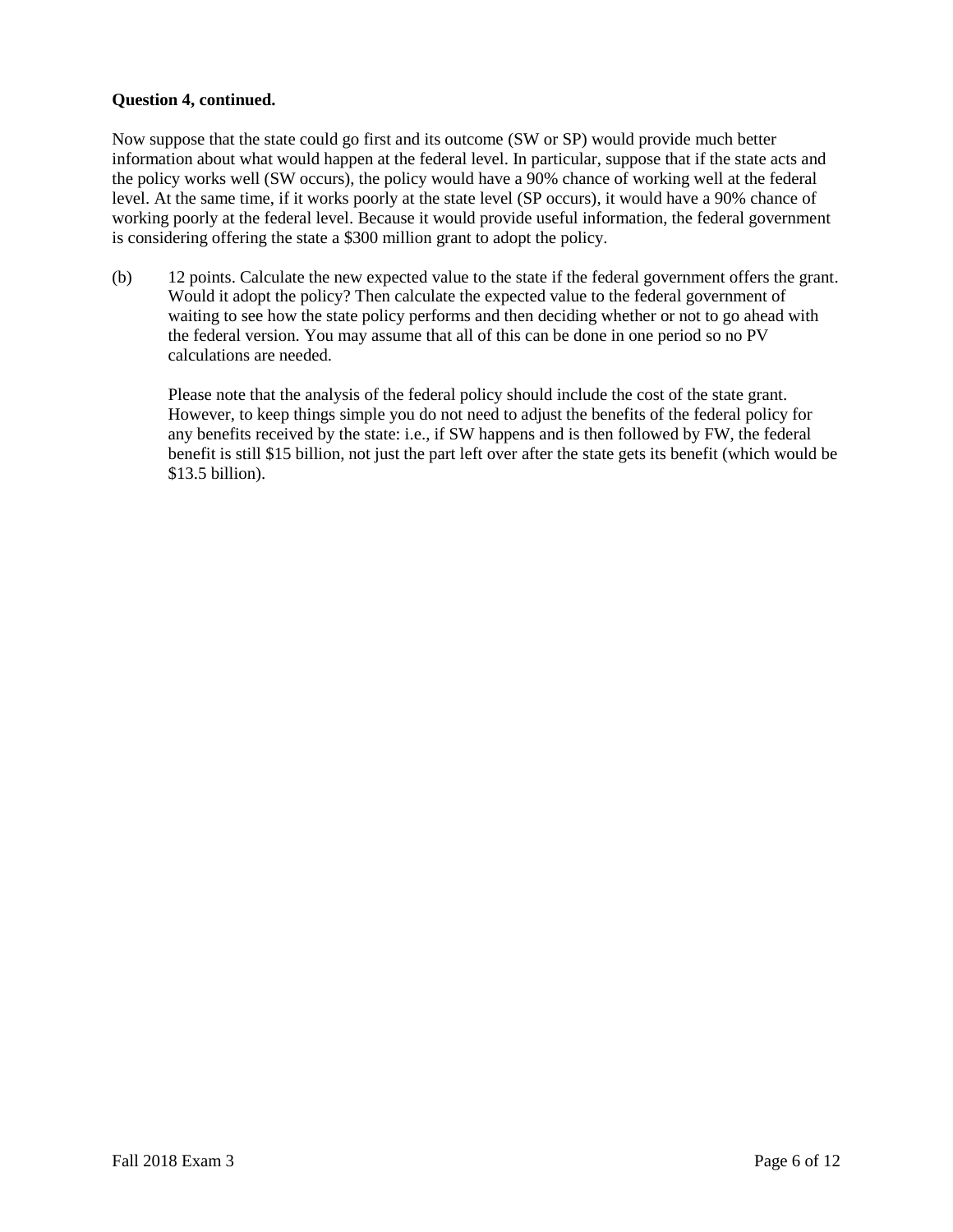# **Question 5 (15 points)**

A non-profit organization provides advice to small businesses on using social media. It has total costs given by the following equation:  $TC = 3000 + 20 * Q^2$ , where Q is the number of businesses it serves. It believes the demand for its advice is given by  $P = 2100 - 50 \times Q$ , and there are no other organizations nearby providing a similar service. The organization wishes to serve as many businesses as possible without running a deficit.

What price should the organization charge and how many businesses will it be able to serve? How much profit will it earn? As a hint, the value of Q is between 23 and 33, inclusive.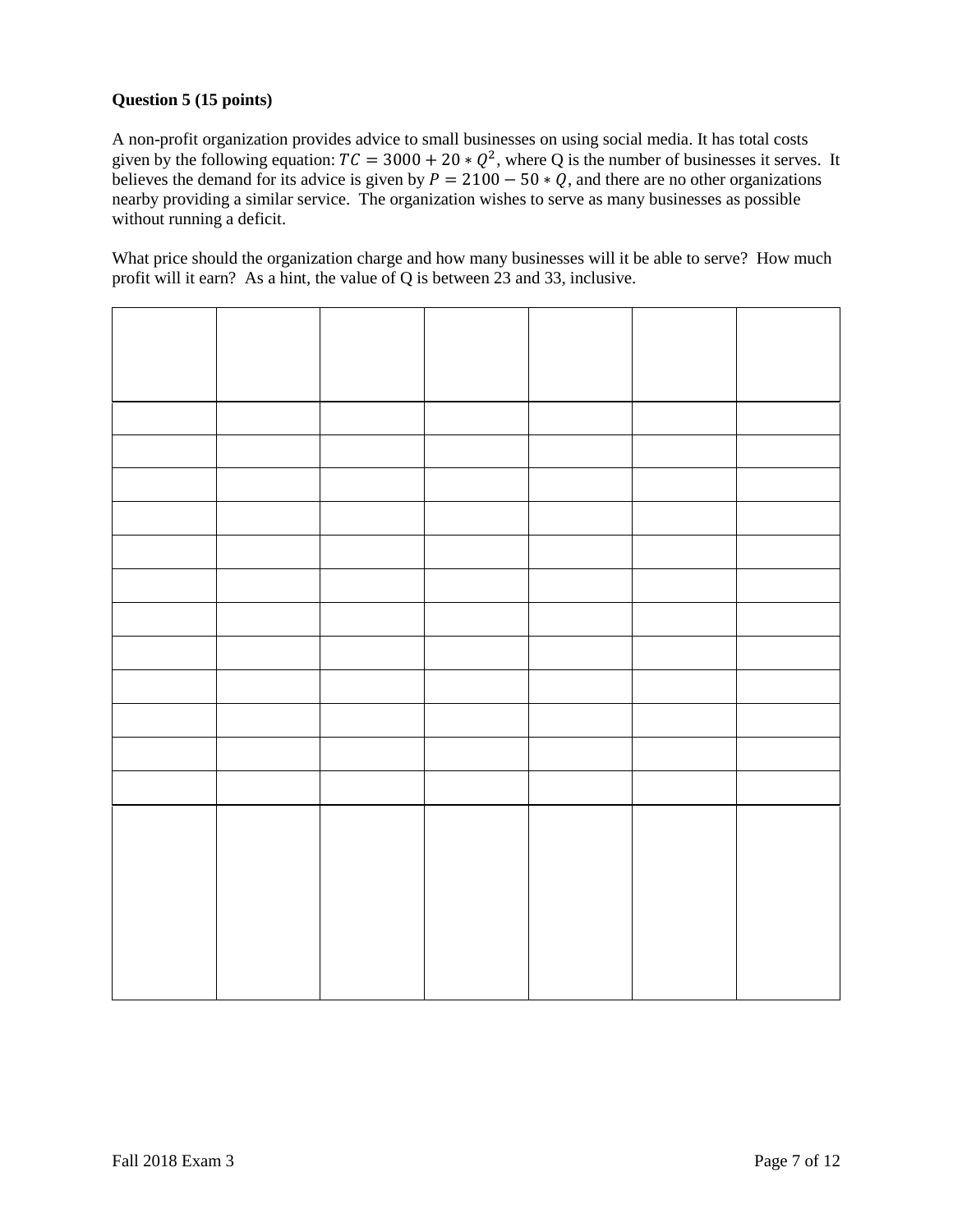# **Question 6 (15 points)**

Efforts to control global carbon dioxide emissions over the last 25 years have fallen far short of what's needed to head off climate change. As a result, attention has begun to focus on developing new "direct air capture" (DAC) technologies that could remove carbon dioxide from the atmosphere. At the moment, these technologies are too expensive to be used at large scale. If a new, less expensive, technology could be developed it would be very valuable.

Suppose a profit-maximizing firm is considering a research project to develop a new DAC technology. If it succeeds, the annual demand for the technology would be given by  $P = 9,000 - 100 * Q$  and production costs would be given by  $TC = 1000 * Q$ . Assuming the firm is able to develop the technology, what price would it charge and what quantity would it produce in each year during the time it is a monopolist? What profits will it earn each year? As a hint, the quantity will be between 35 and 45.

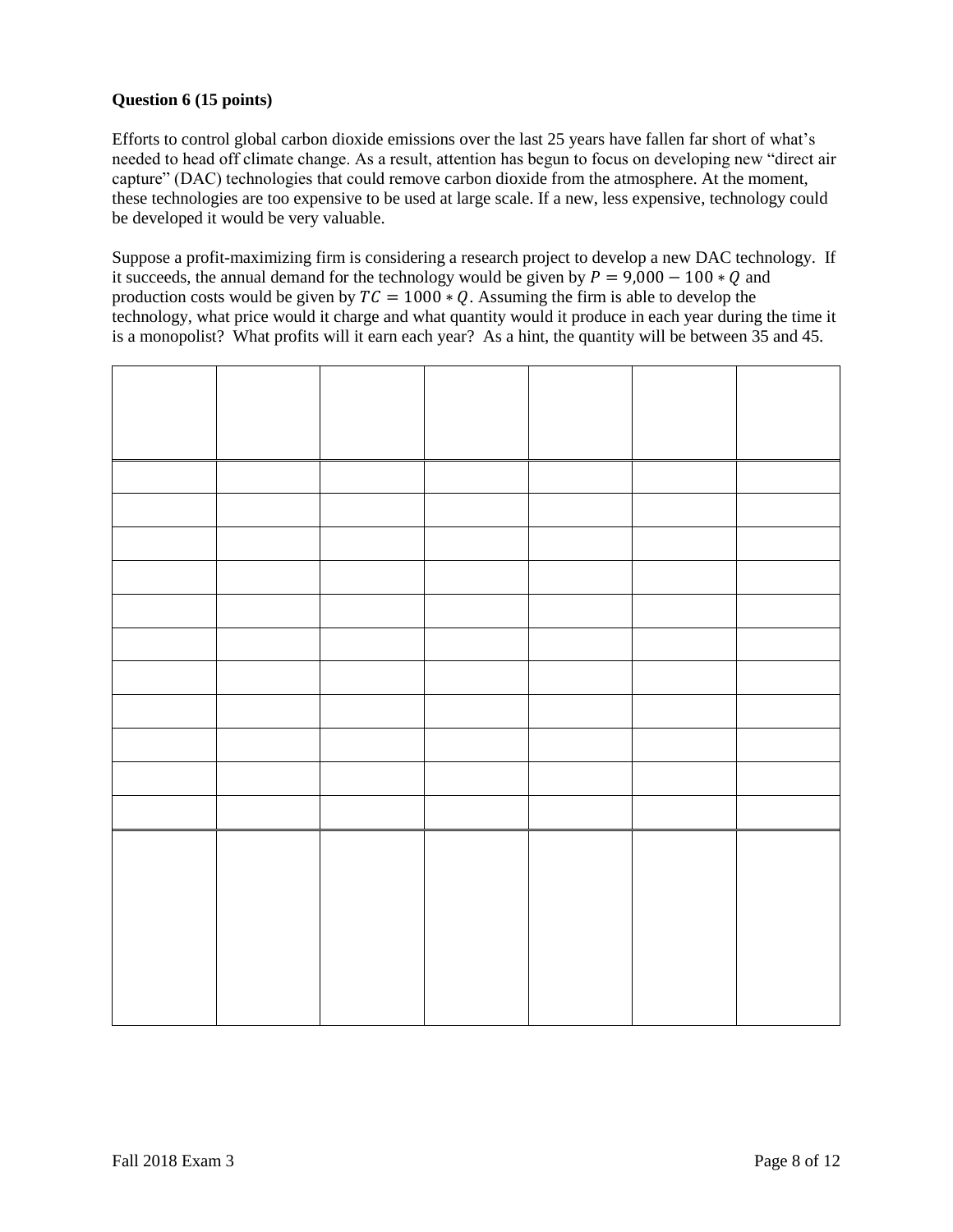## **Question 7 (15 points)**

Now suppose the research project in Question 6 would cost \$600,000 and only have a 20% chance of producing a marketable technology. To keep things simple, assume the research can be carried out in year 0. If the project succeeds, the firm would be able to sell the technology and be a monopolist for 20 years (years 1-20). After that, other firms would enter the market, the price would fall to \$1000, and the firm's profits would drop to 0.

(a) Please calculate the expected net present value of the research project assuming that the firm uses an interest rate of 5% in present value calculations. Should the firm undertake it?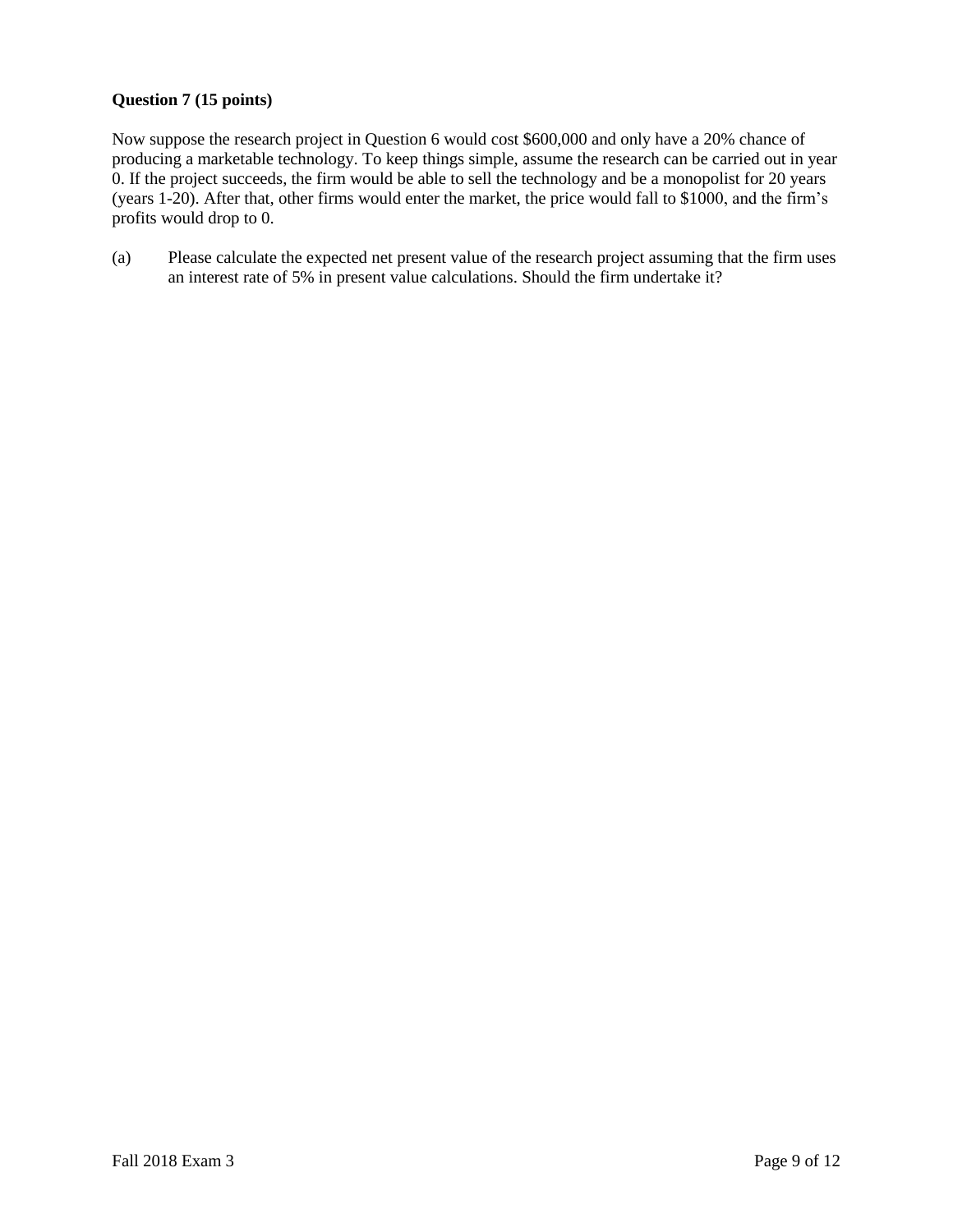### **Question 7, continued.**

(b) The government is interested in the potential consumer surplus the technology would produce. Using an interest rate of 5%, what is the PV of the CS that would be generated if the firm successfully developed the technology? Be sure to consider both the period of the patent and the period after the patent expires and competitors enter the market. Finally, account for the fact that the project might not succeed by computing the expected CS.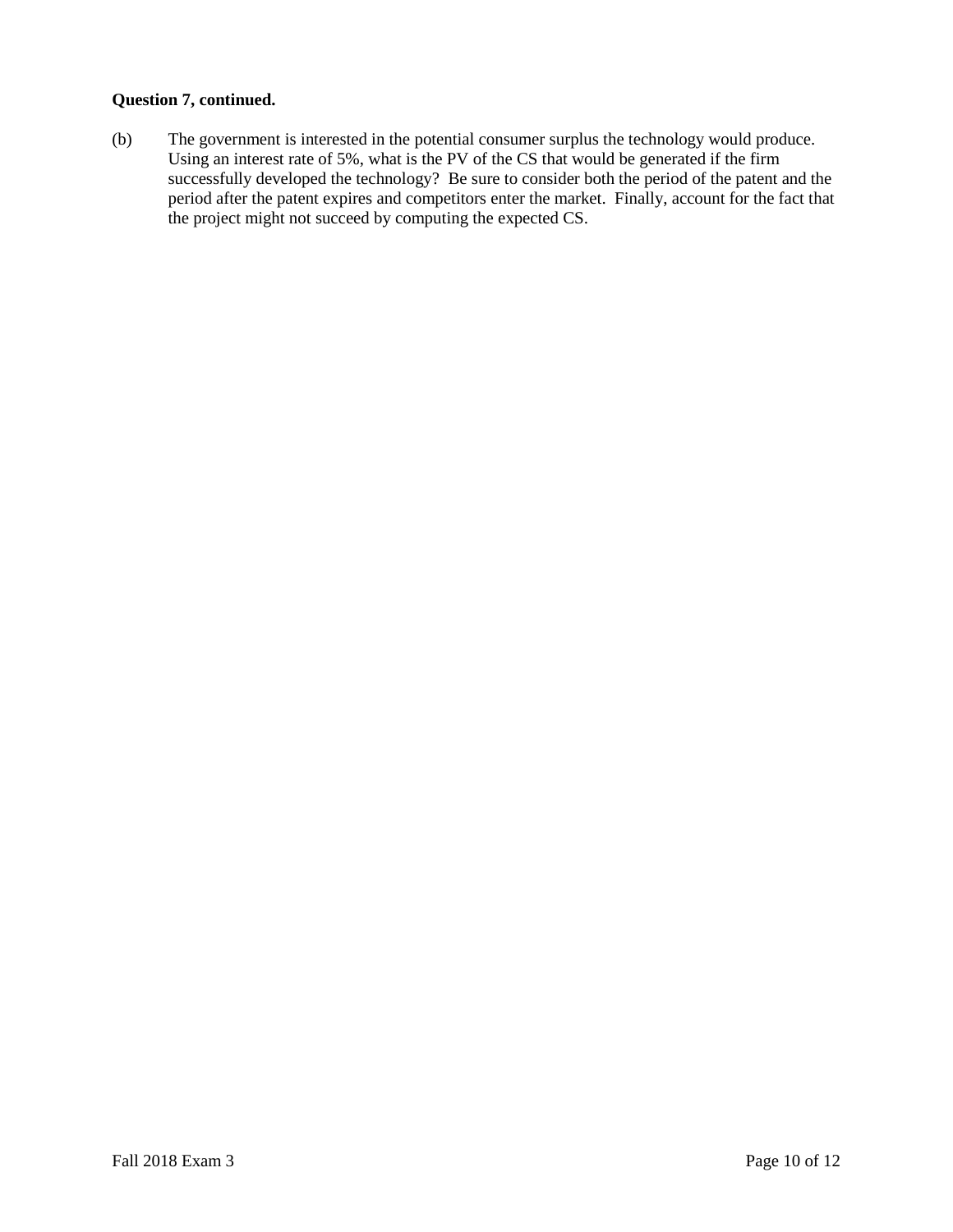## **Question 8 (15 points)**

Finally, suppose the government decides to make the project more attractive by offering a \$2 million prize for the technology. If the firm succeeds in developing the technology, it would receive the \$2 million in year 0. If the project fails, the firm receives nothing.

Would this policy induce the firm to undertake the project? Assuming for simplicity that the government only cares about consumer surplus and its payments to the firm (that is, assuming it doesn't care about the firm's profits), what is the government's expected value from the policy above?